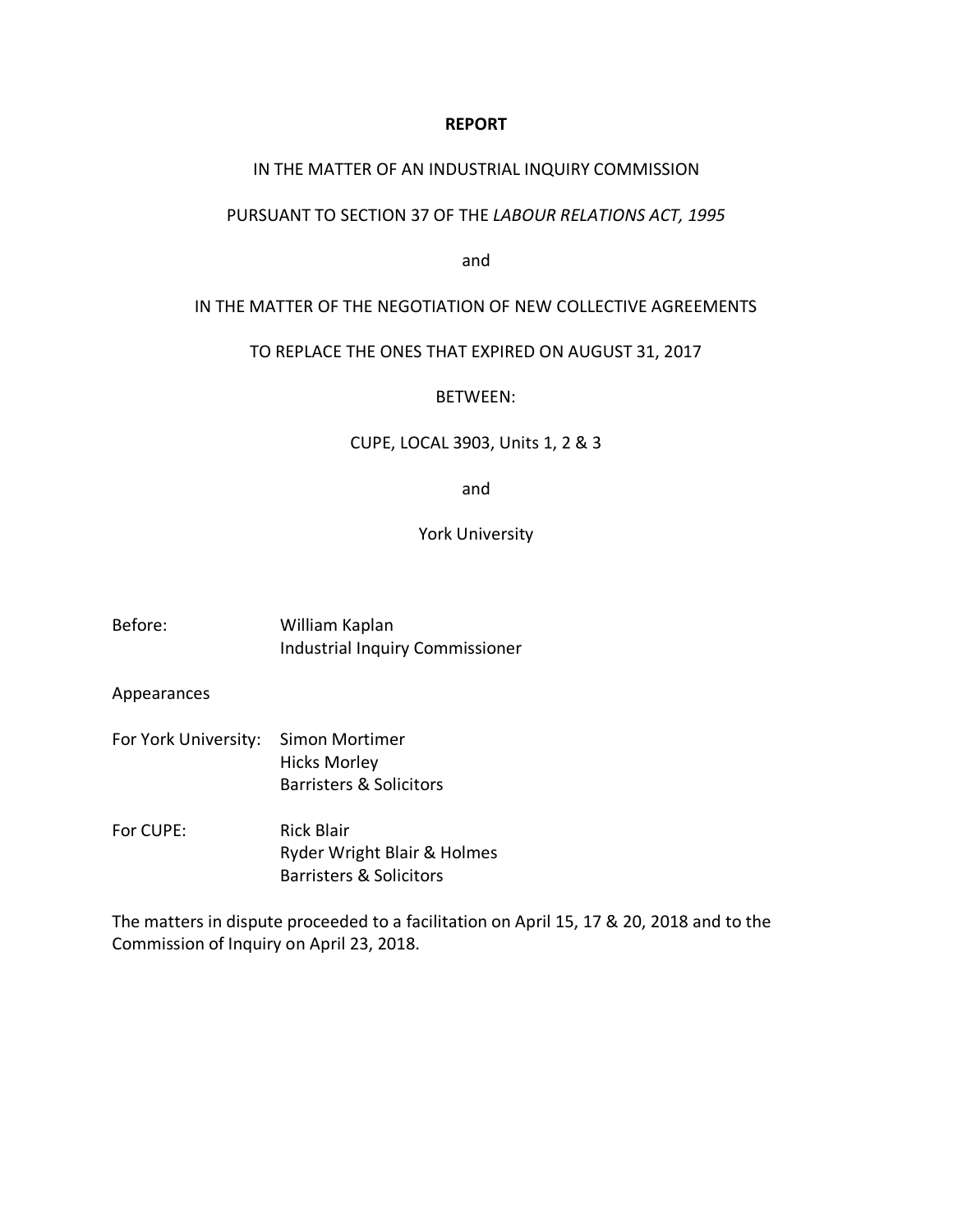# **Introduction**

On April 13, 2018, the Hon. Kevin Flynn, Minister of Labour, appointed me as the sole member

of an Industrial Inquiry Commission pursuant to section 37 of the *Labour Relations Act, 1995*:

In order to facilitate the making of new collective agreements between York University and each of the three units represented by CUPE 3903, I hereby establish an Industrial Inquiry Commission and I appoint WILLIAM KAPLAN to be the Commission's sole member, pursuant to section 37 of the LRA. The Commission shall inquire into the current dispute involving CUPE Local 3903 Units 1, 2 and 3 and the employer, York University. Following its inquiry, the Commission shall report to the Minister of Labour on any issues in dispute, and what if any, steps could then be taken to address them. The report will be shared with the Minister of Advanced Education and Skills Development or designate. The Commission shall report in 21 days after this order comes into effect. However, if it is deemed necessary, the Commission may request an extension of time to report of up to 7 additional days.

It should be noted that after the order establishing the Commission was announced, I received numerous unsolicited communications from persons affected by and interested in the dispute – CUPE members, York University Faculty Association members, retired professors, undergraduate and graduate students, parents and members of the public. While these communications were, largely, acknowledged, and the volume was considerable, I decided given the short time-frame, and the evident urgency of inquiring into and reporting to the Minister, to focus my attention on the submissions of the parties.

# **Background to the Dispute**

CUPE, Local 3903 (hereafter "the union" or "Local 3903") represents graduate student teaching assistants (Unit 1), contract faculty (Unit 2) and graduate assistants (Unit 3) employed at York University (hereafter "York"). Notice to bargain was given in June 2017. The parties exchanged proposals in October 2017. The union filed for conciliation on December 4, 2017. Beginning in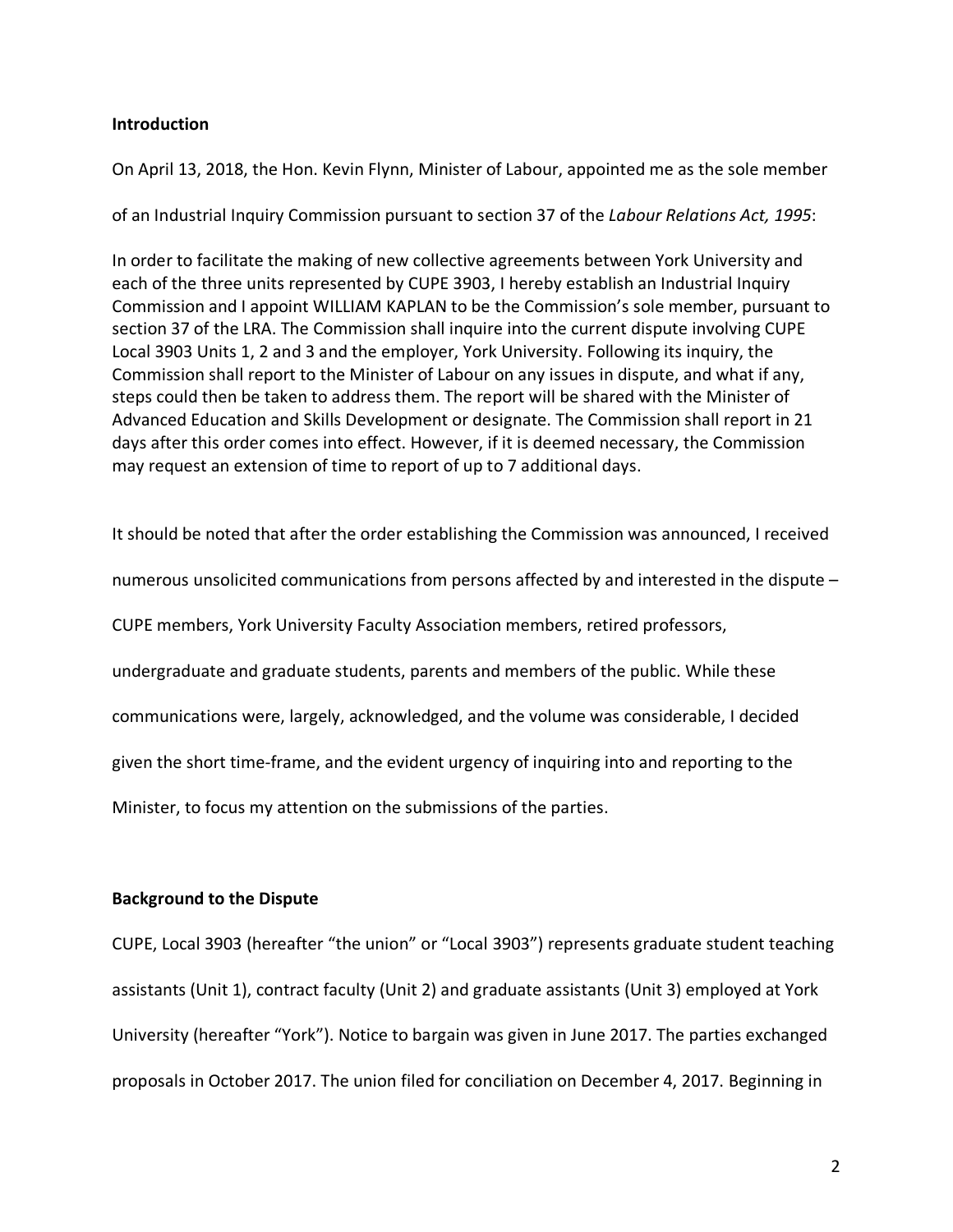January 2018, the parties met in collective bargaining. In February 2018, the union applied for no board reports. They were issued for all three units on February 16, 2018. On March 2, 2018, the union held votes on the outstanding York offers. All three units voted to reject these offers. On March 5, 2018, Local 3903 commenced its legal strike. Later that month, the parties met with a Ministry of Labour mediator. In total, there were 26 negotiation/conciliation meetings before the strike began.

On March 27, 2018, York applied to the Minister of Labour to direct a last offer vote. That vote took place between April 6 & 9, 2018. All three units overwhelmingly rejected the employer's last offer and the strike continued. On April 13, 2018, I was appointed. Collective bargaining facilitation took place on April 15, 17 & 20, 2018. Other than the resolution of two outstanding issues, the parties remained completely deadlocked in their positions. It is fair to say, however, that it is job security for Unit 2 – the contract faculty – that presents the most significant barrier to settlement – if it were resolved it is likely that the other issues could be satisfactorily addressed in one forum or another. In that regard, there is no disagreement about the numerous outstanding issues: it is their resolution that divides the parties. Concluding that no further facilitation would be productive, the Commission part of the proceeding convened and concluded on April 23, 2018 (although intermittent and informal facilitation efforts continued after that date up to the actual submission of this Report). Both parties filed detailed written briefs and made submissions at the hearing held in Toronto.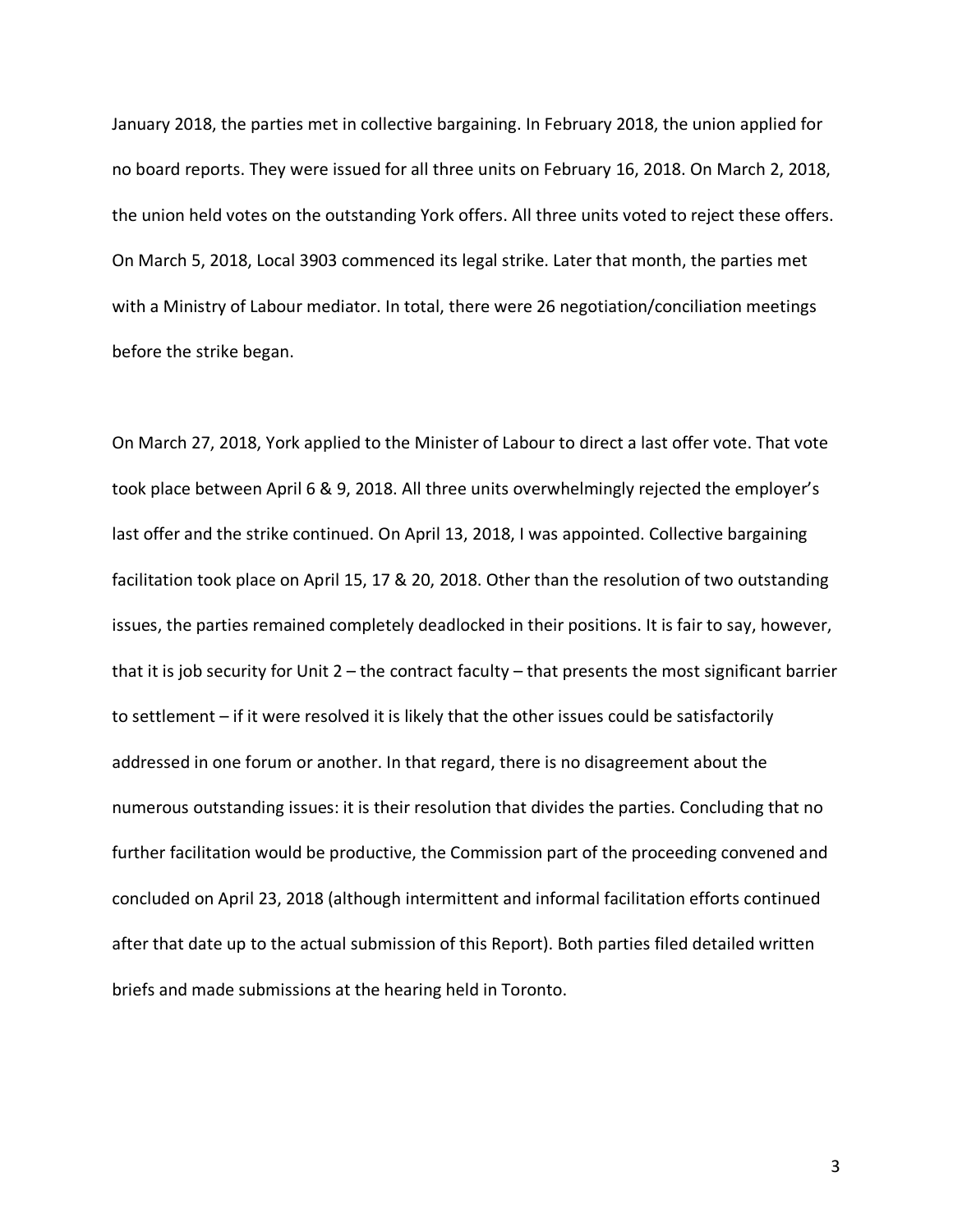## **Local 3903**

In brief, it is Local 3903's submission that York signalled at the outset its desire for the current dispute to be resolved through interest arbitration rather than through free collective bargaining. York first made this interest arbitration proposal in August 2017 and has continued to repeat it throughout the fall, winter and, now, the spring of 2018. This desire to arbitrate, rather than bargain, was not new; rather it was part of an existing, and longstanding, pattern of refusing to meaningfully participate in collective bargaining. York was clearly, in the union's view, abdicating its responsibility to bargain in good faith to achieve a collective agreement by first requesting interest arbitration and, when that failed, it was relying on the Ontario Legislature to end the dispute through back-to-work legislation and mandatory interest arbitration.

This was, in Local 3903's view, particularly unfortunate as it was of the opinion that the only way to address the outstanding issues in dispute, in particular the Unit 2 job security concerns, was through actual negotiation between the parties. Indeed, in Local 3903's submission, the complicated Unit 2 job security proposals require detailed and nuanced discussion between the parties – discussions that necessarily engage institutional principles and fundamental academic goals, not to mention the needs of the union members as both educators and, in some cases, students. These matters, along with the other issues in dispute, were reviewed by the union and the point made that the only possible solution, in the union's estimation, was for the parties to return to the table and achieve a bargained outcome. Interest arbitration was a blunt instrument only to be used in the most extreme cases, and it was one, in any event, that was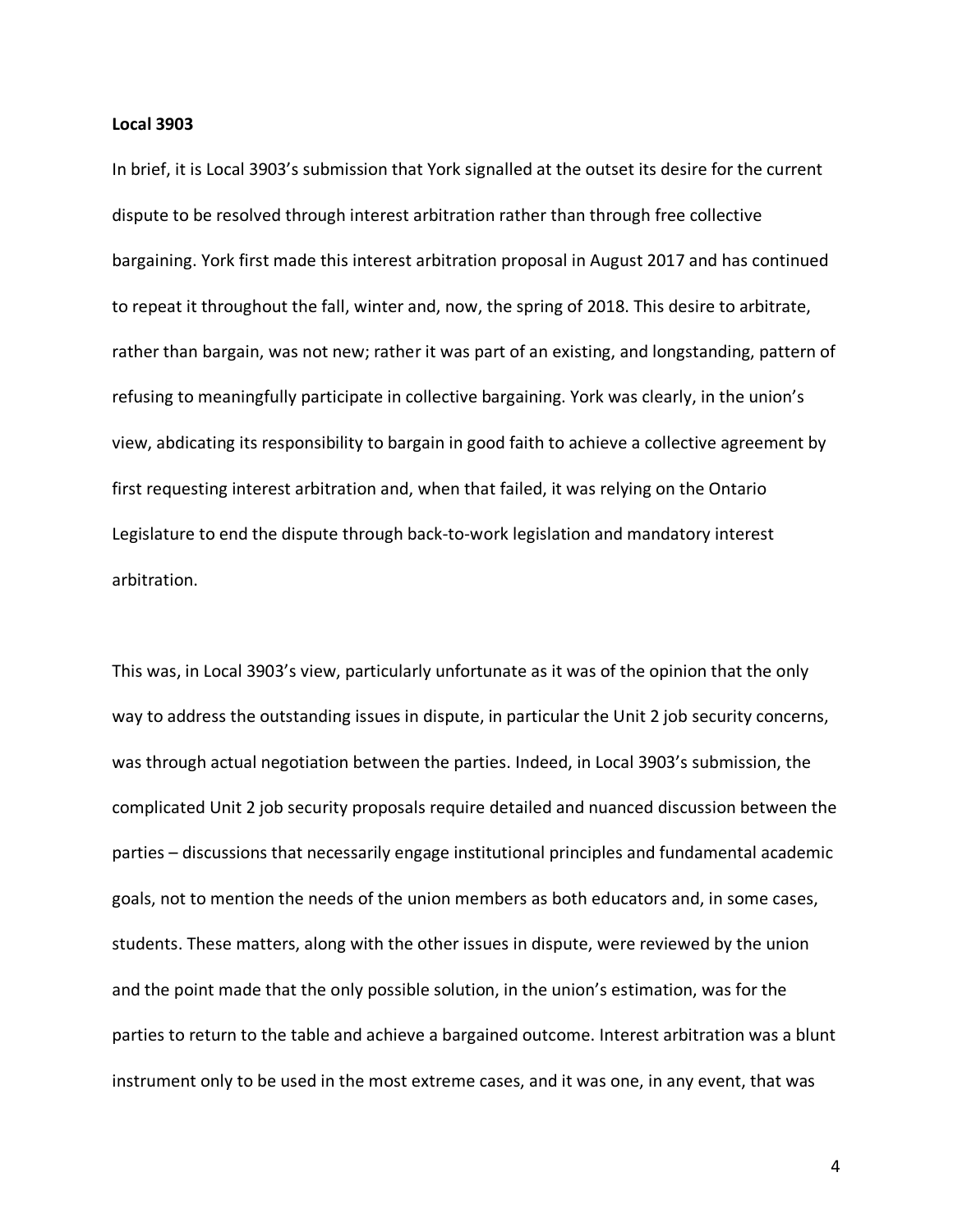particularly poorly suited to the resolution of a difficult and challenging problem – one requiring complex and creative solutions. The union requested a Commission recommendation to the Minister of Labour that the parties be directed, forthwith, to resume collective bargaining and that York be specifically directed to bargain with the union in good faith to reach freely negotiated collective agreements.

### **York**

In York's submission, the current dispute was part of a pattern – a pattern of acrimony and labour disruptions that it experienced with none of its other bargaining units – a pattern that was unique to Local 3903, and a pattern that made interest arbitration the only possible method of resolving collective bargaining disputes with these three CUPE units. York reviewed the numerous and lengthy labour disruptions occasioned by Local 3903 strikes – and contrasted them with the peaceful resolution of bargaining disputes with all of its other unionized groups. It pointed to Local 3903's unique bargaining approach – there was no deal with any individual unit unless there was a deal with all three units – and its bargaining behaviour: as set out in its "bargaining parameters" providing for direct bargaining unit member participation under the rubric of "open bargaining" and "bargaining from below." This approach and behaviour, which York elaborated, was, in the university's view unhelpful – replete with its unflinching and unrealistic demands, so-called "red lines," refusal to accept "concessions," (as characterized by the union), and personal attacks through social media and otherwise. It was this approach and behaviour that actually precluded meaningful dialogue that could lead to problem solving and, ultimately, to freely negotiated collective agreements. It was noteworthy to York, and telling,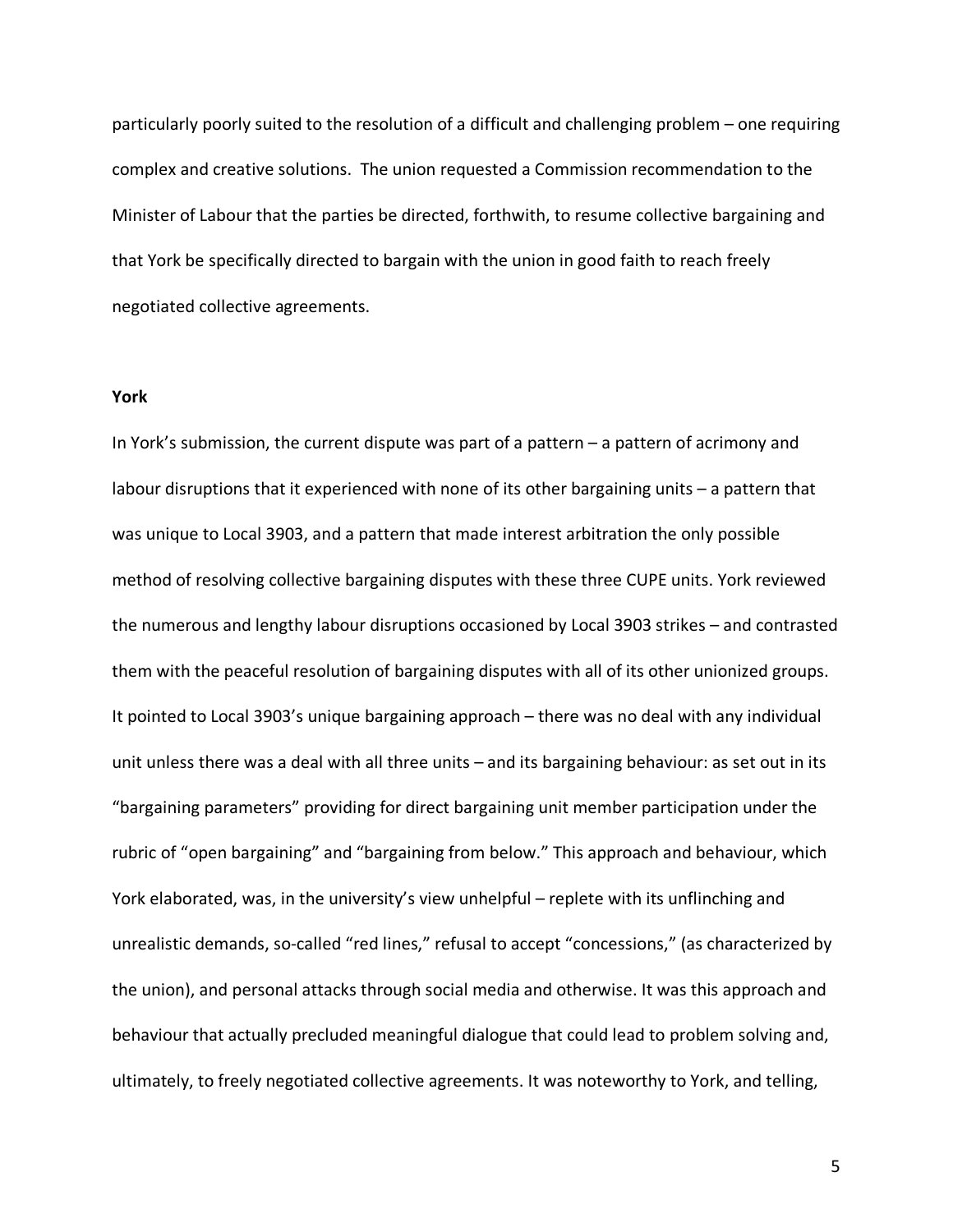that the very few management proposals were summarily dismissed without even the pretence of perfunctory discussion.

In all of the circumstances, it was hardly surprising, in York's view, that the parties could not reach a freely bargained collective agreement. In fact, it was hardly surprising that York – to avoid yet another strike – and the inevitable and all too familiar serious disruption to students and the entire academic community – initially offered, and continues to advocate for, interest arbitration as the mechanism to resolve the dispute. The only freely negotiated deal that could be achieved at the bargaining table, in York's submission, was one where all, or almost all, of the union's demands were granted. That was not free collective bargaining and that, in York's submission, considering the content of the outstanding union proposals, would be completely contrary to its academic values and to the mission and objectives of the university. What free collective bargaining should achieve are normative settlements – settlements that bore a relationship to sectoral outcomes that were the result of free collective bargaining. There was nothing about the outstanding union proposals that fit within this matrix. The only possible conclusion, York argued, was that the parties were irretrievably at odds and that resolution can only be achieved through binding interest arbitration. York asked me to recommend this to the Minister.

# **Discussion**

In Ontario, 98 per cent of all collective bargaining negotiations result in freely negotiated collective agreements. By any measure, this reflects an excellent and effective labour relations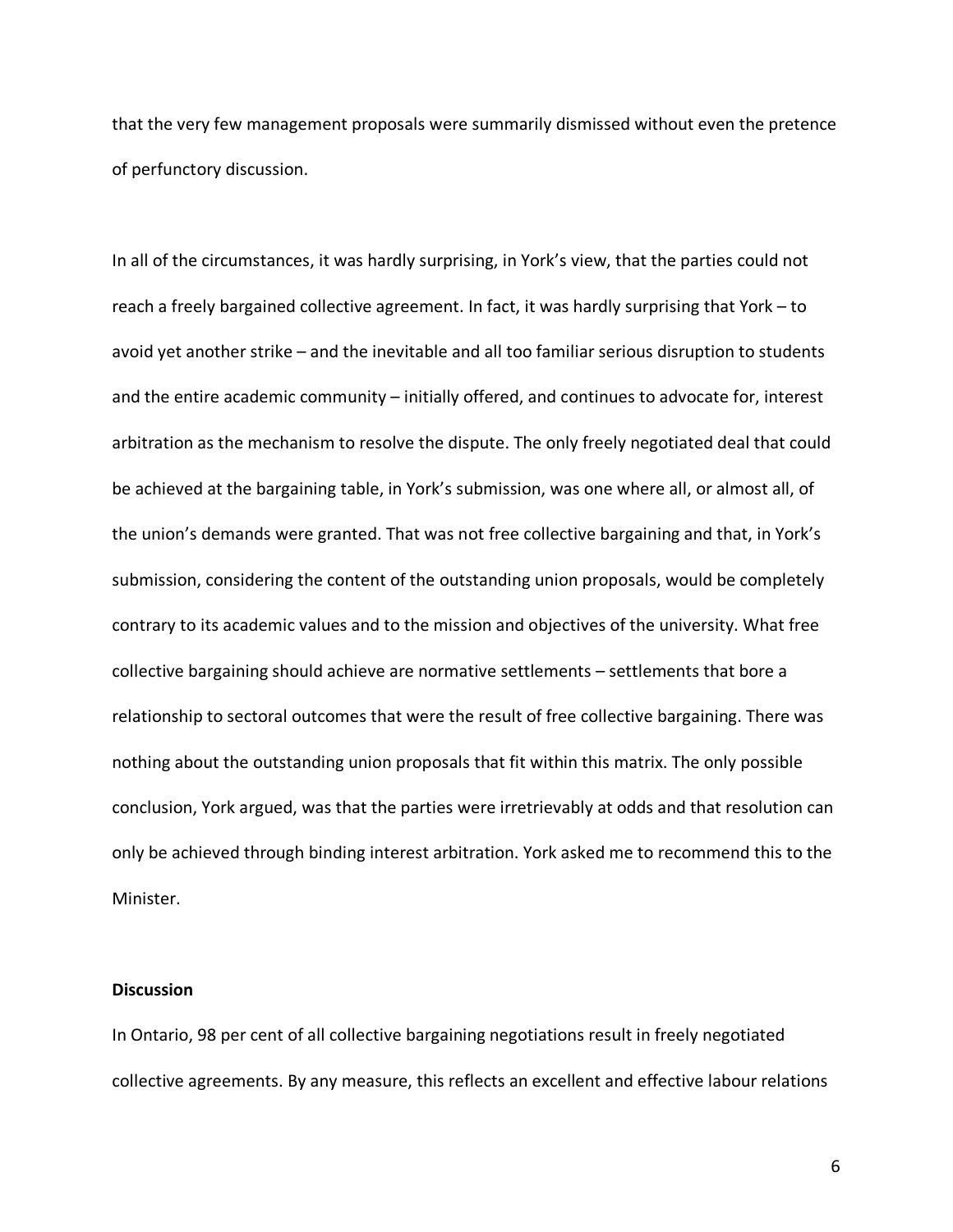system. However, these parties – Local 3903 and York – have a different history. They have an established pattern of labour disputes with lengthy strikes. The current strike is the fourth by Local 3903 in the last seven rounds of negotiations.

Collective bargaining is well entrenched at York. There are collective agreements with:

- 1. York University Faculty Association
- 2. Osgoode Hall Faculty Association
- 3. OPSEU Local 578
- 4. CUPE, Local 3903, Unit 4 (Librarians)
- 5. York University Staff Association
- 6. IUOE
- 7. CUPE, Local 1356
- 8. CUPE, Local 1356-1
- 9. CUPE, Local 1356-2

However, other than the labour disputes with Local 3903, in the last twenty-one years there has only been one other strike, by faculty in 1997. Stated somewhat differently, over the last two decades, i.e., since 1998, York has negotiated 79 collective agreements, and the only labour disputes – meaning strikes – involve Local 3903.

While there are numerous outstanding matters that have led to the standoff, the key issues revolve around Unit 2 and its job security demands. It is most particularly, but not exclusively, in these demands that one sees the clash of values. Indeed, it is fair to say one sees the almost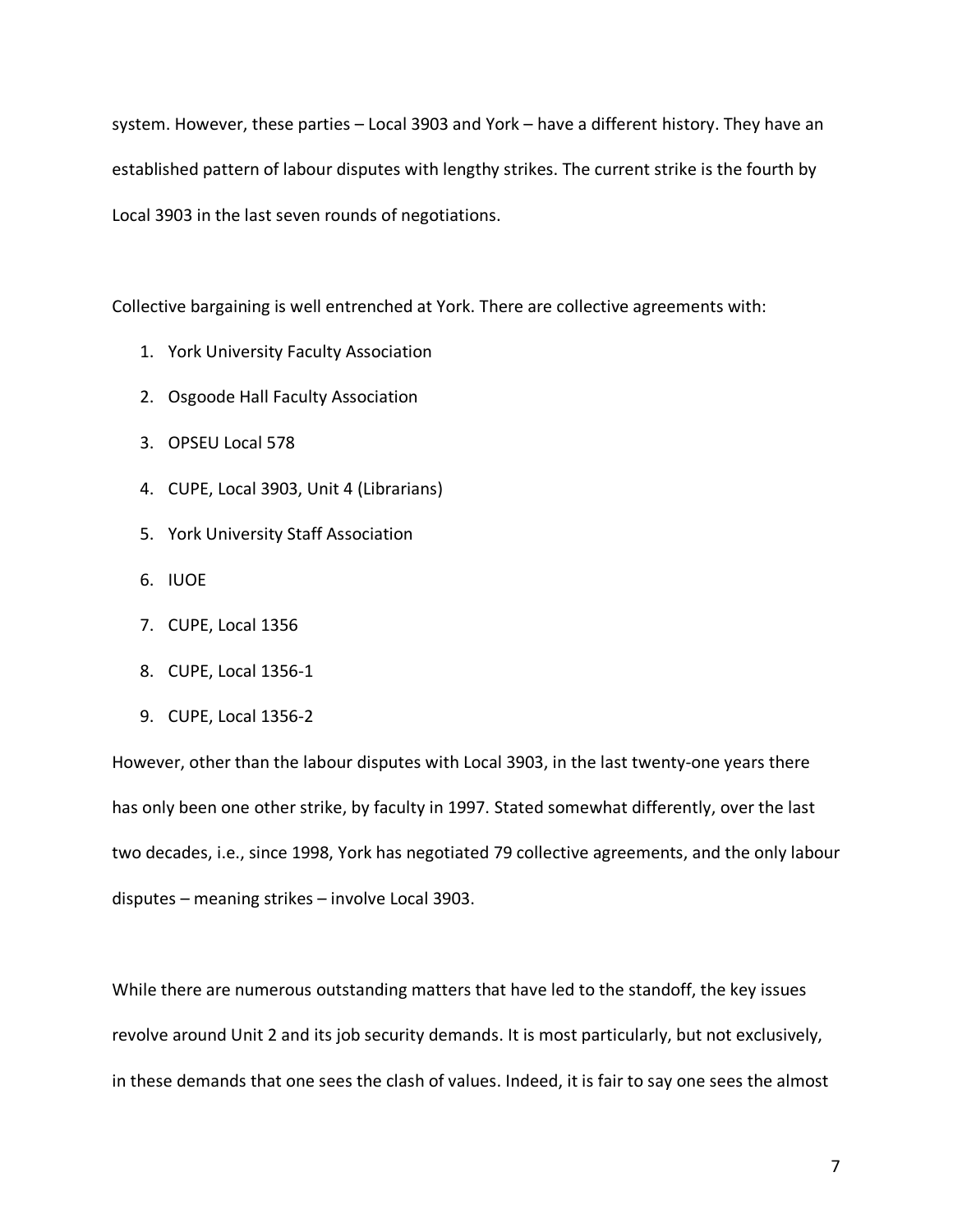complete absence of any shared core values, academic or otherwise, for example in qualifications required for contract postings and, especially, in tenure stream recruitment: negotiated minimums of Unit 2 contract faculty conversions (CUPE) versus open search (York), to name just two. It is this clash that makes it impossible for the parties to freely negotiate a collective agreement.

This conclusion is established and reinforced by a review of the bargaining history between this employer and this union. The parties need to meaningfully address issues relating to contract faculty but they cannot do so because they fundamentally disagree on underlying principles. They have completely different world views that are informed by completely different academic and institutional aspirations. This delta precludes meaningful collective bargaining.

The other outstanding union proposals, while complicated and contentious, are ultimately more amenable to settlement in collective bargaining, or before the OLRB, but not in a bargaining regime where the three units – with separate membership and clearly distinct bargaining objectives (with limited pan-unit exceptions of no real factual significance) – have agreed that there is no resolution with one unless there is resolution with them all. No comment need be made about the union's bargaining parameters and culture other than to say that it is not normative. From an experienced perspective it is easy to understand how it might not enhance collective bargaining, however laudable the values – democracy, transparency, social justice, to list three – that are said to inspire and inform it, at least in part. Given its track record in successfully negotiating collective agreements, the union might usefully reconsider its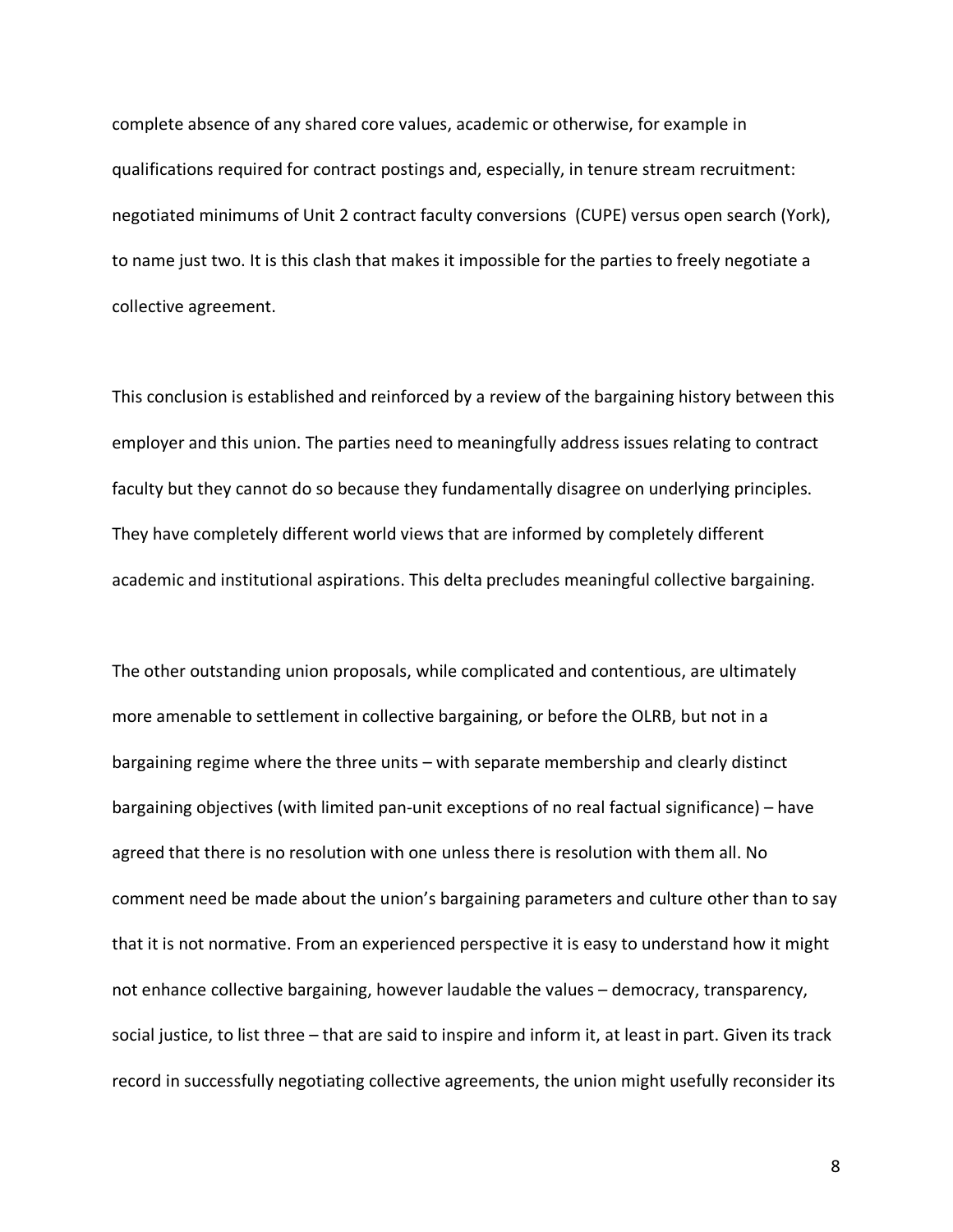general approach. "Open bargaining" "bargaining from below," and no deal with one unit unless there is a deal with them all, appears to be a recipe for one thing: position polarization and a succession of lengthy labour disputes.

### **Findings and Recommendations**

In my view, the parties have reached an impasse and there is no reason to believe that they will be able to resolve their dispute through free collective bargaining. Their history indicates otherwise. The issues in dispute, in particular those relating to Unit 2, are not amenable, absent complete position reversal by one side or the other, to resolution. It is true that York requested arbitration at the outset. The union asserts that doing so evidences York's initial and continuing refusal to meaningfully engage at the bargaining table. However, this is not a conclusion that I share. I can only conclude that York accurately assessed the likelihood of a negotiated outcome and to avoid another long strike suggested interest arbitration.

Given the events leading up to and following the strike, one has to conclude that York's assessment was correct. It is most unlikely that this dispute will be resolved through negotiations. More than two dozen meetings between the parties achieved little of significance. Conciliation with the assistance of the most experienced and universally respected mediator from the Ministry did not resolve it. The final offer vote did not resolve it. Interest arbitration, as agreed to by the parties, or imposed by the Legislature, is the only possible outcome for ending this dispute. The unsuccessful facilitation efforts in this Industrial Inquiry Commission process buttress this conclusion.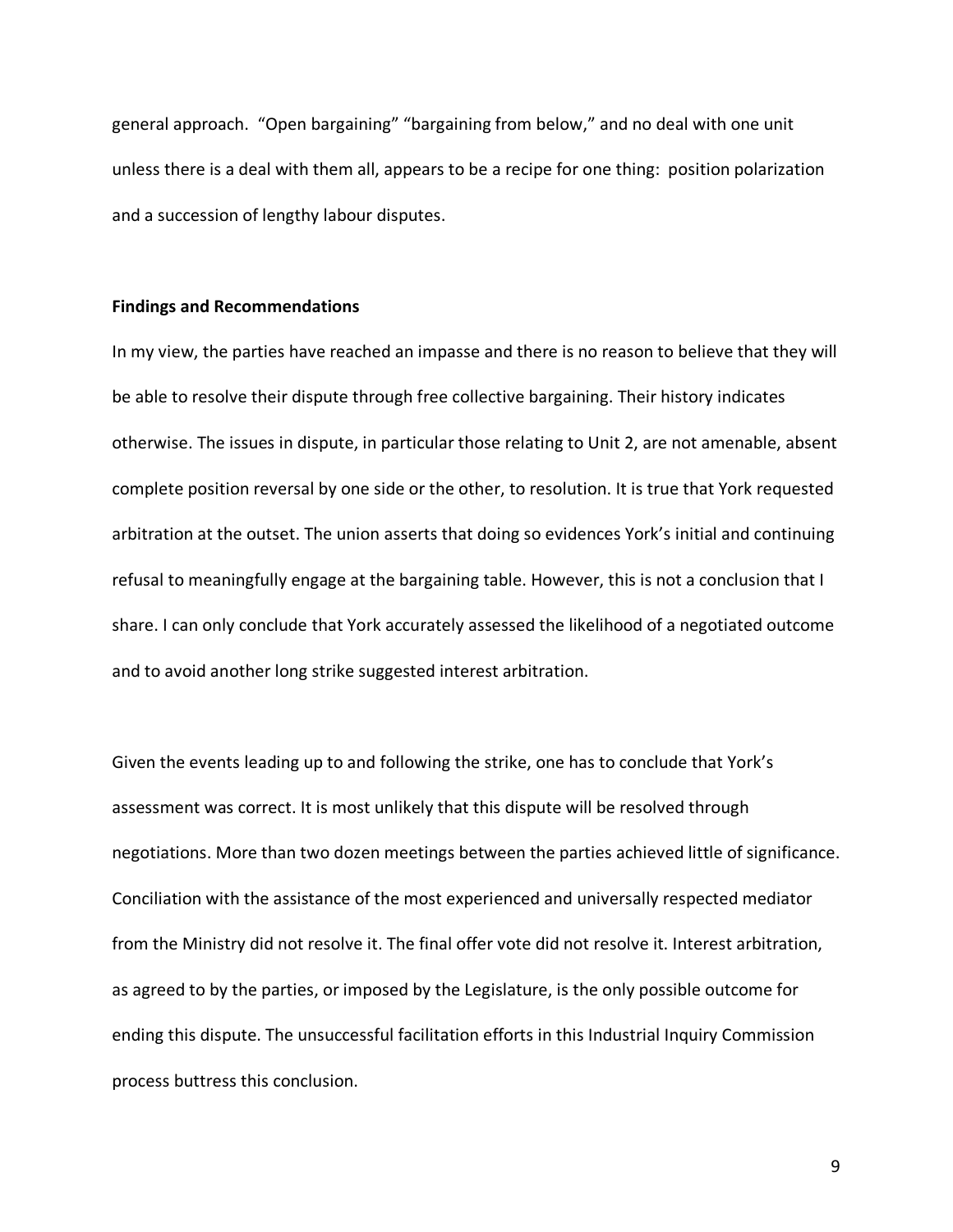Post-secondary faculty contract employment is complex, multi-faceted and often precarious. These issues are not unique to these parties. They arise across the province, although their magnitude varies. They would, in my view, benefit from careful, informed and principled study and review. Accordingly, I further recommend to the Minister that the government establish a task force on precarity in post-secondary education employment along the lines of the *Changing Workplaces Review.* Consideration might be given, following extensive and appropriate consultation with stakeholders – and taking into account appropriate public policy norms, including the stated legislative intention that parties resolve their disputes through free collective bargaining – to other means of dispute resolution in this sector such as the Education Relations Commission model given the wider interests that are self-evidently engaged.

# **Conclusion**

As Local 3903 observed – correctly in my view – in social media, "Arbitration should only be considered when attempts at bargaining have failed." The union has indicated that interest arbitration may be a viable method of resolving collective bargaining impasses, but it is a "last resort." Free collective bargaining has failed. There is no reason to believe that it will succeed in the future through the prolongation of the labour dispute, and every reason to conclude that it will not. It is, accordingly, my primary and most time sensitive recommendation to the Minister that he call upon the parties to enter into consensual interest arbitration: for their own good, and for the good of thousands of students and the university. York University has indicated its willingness to do so. Failing consensual interest arbitration, and assuming the continuation of